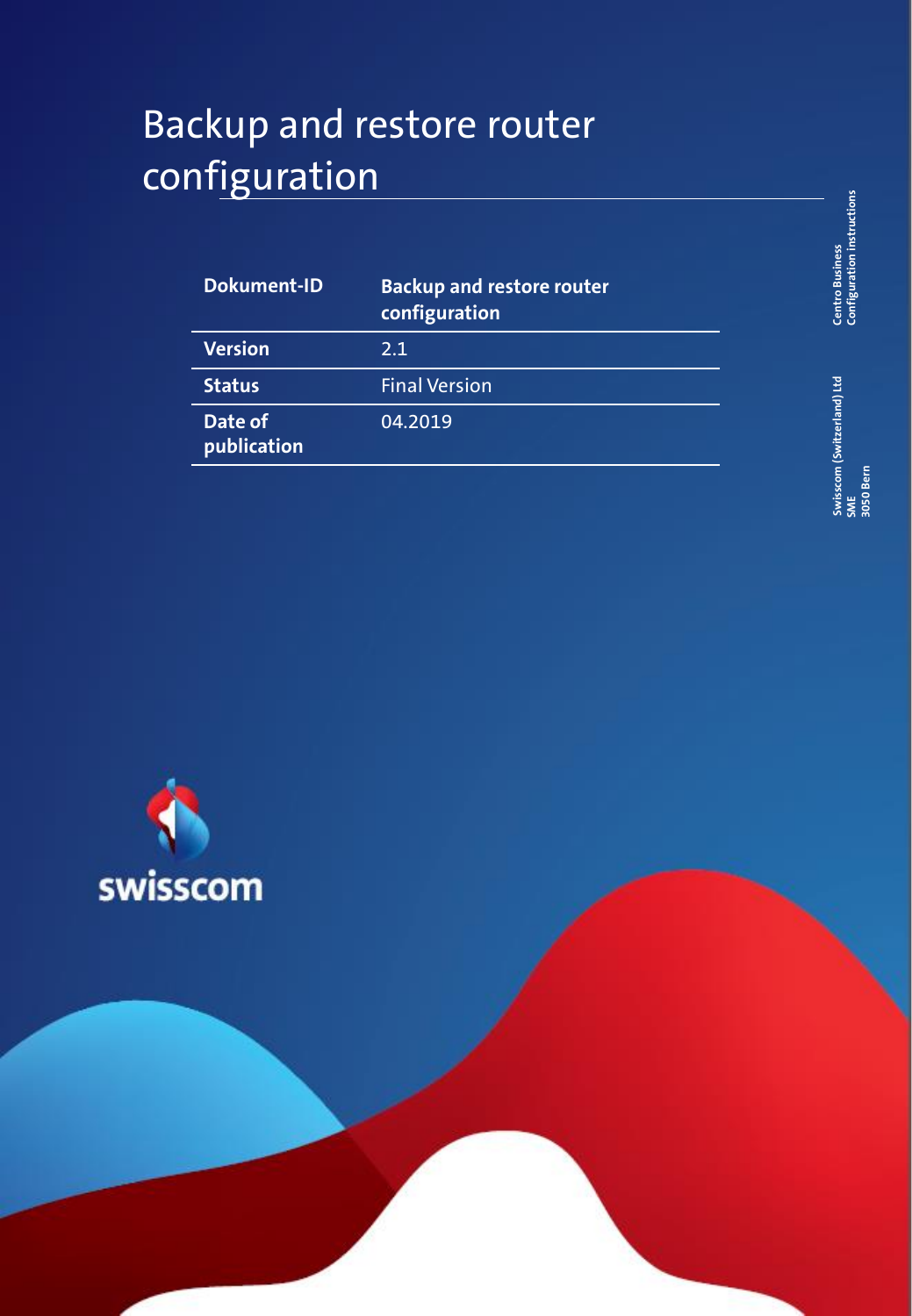# **Contents**

|                                        |   | Configuration instructions                            |
|----------------------------------------|---|-------------------------------------------------------|
| 1.1 Need                               | 3 | <b>Centro Business</b>                                |
| 1.2 Description                        | 3 |                                                       |
| 1.3 Requirements/limitations           | 3 |                                                       |
| 1.4 Illustration                       | 3 |                                                       |
| 1.5 Save router configuration (backup) | 4 |                                                       |
| 1.6 Restore router configuration       | 4 | swisscom (Switzerland) Ltd<br>3050 Bern<br><b>SME</b> |

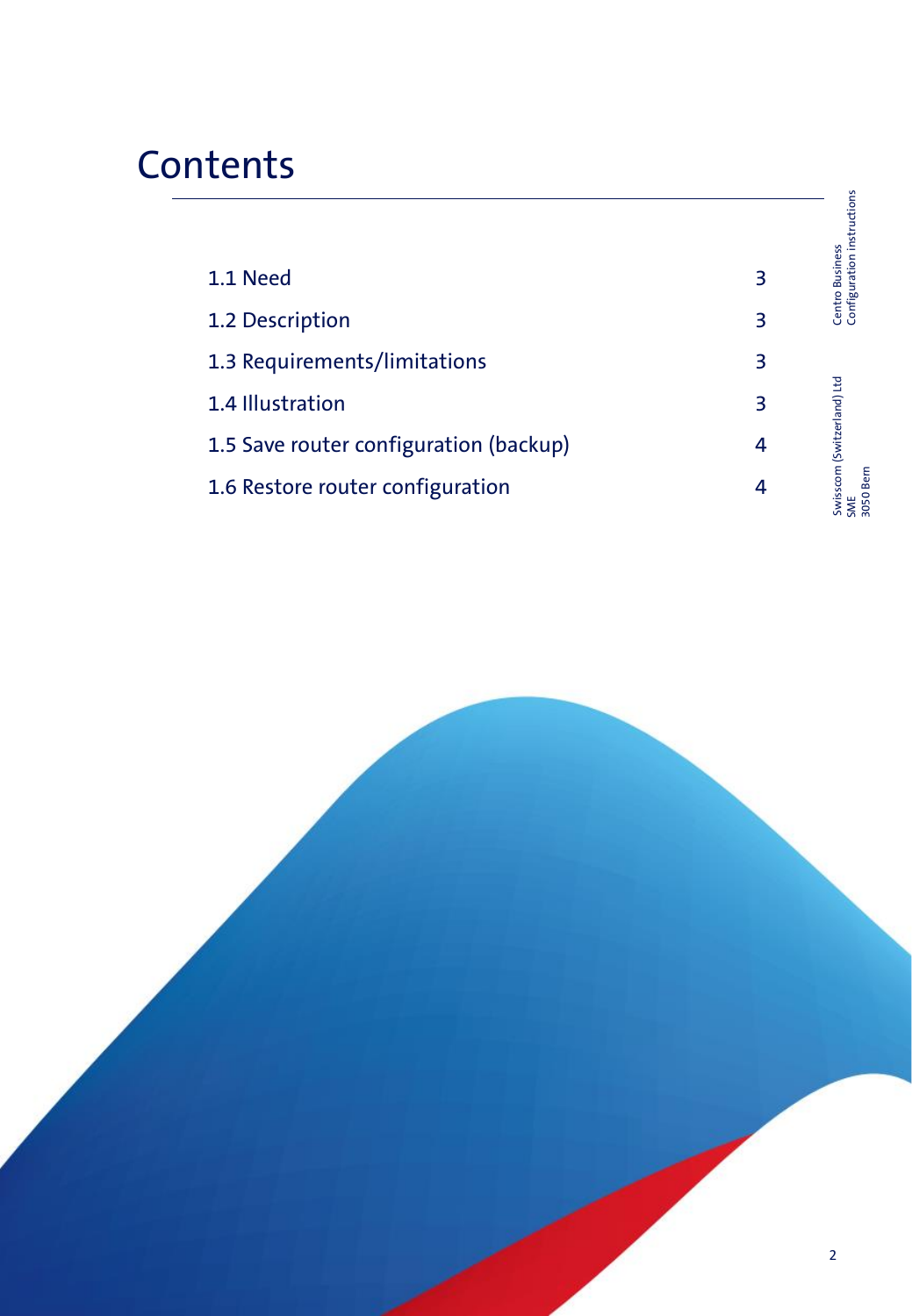## Backup and restore router configuration

## 1.1 Need

You have adapted your Centro Business router settings to your needs and would like to make a backup copy of the settings or to load saved configuration data onto your Centro Business router.

## 1.2 Description

In order that you can restore all settings after a factory reset or if you have to exchange your Centro Business router, we recommend that you save the configuration settings locally after any change you make.

### 1.3 Requirements/limitations

#### Requirements:

- Swisscom contract: Business Internet Services, My SME Office, inOne SME office, Business Internet light, Internet connection for residential customers
	- Firmware-Version
		- Centro Business 2.0: 8.06.06 or higher
- You are logged into the router portal

#### Restrictions:

Known Limitation The restoration of the Centro Business 2.0 configuration (Backup & Restore), which was generated on an older firmware version, is not possible due to the fundamentally revised data model. It is recommended to create a backup file recurrently on an installation with new firmware.



\* The illustration is identical for both Centro Business 1.0 and Centro Business 2.0.